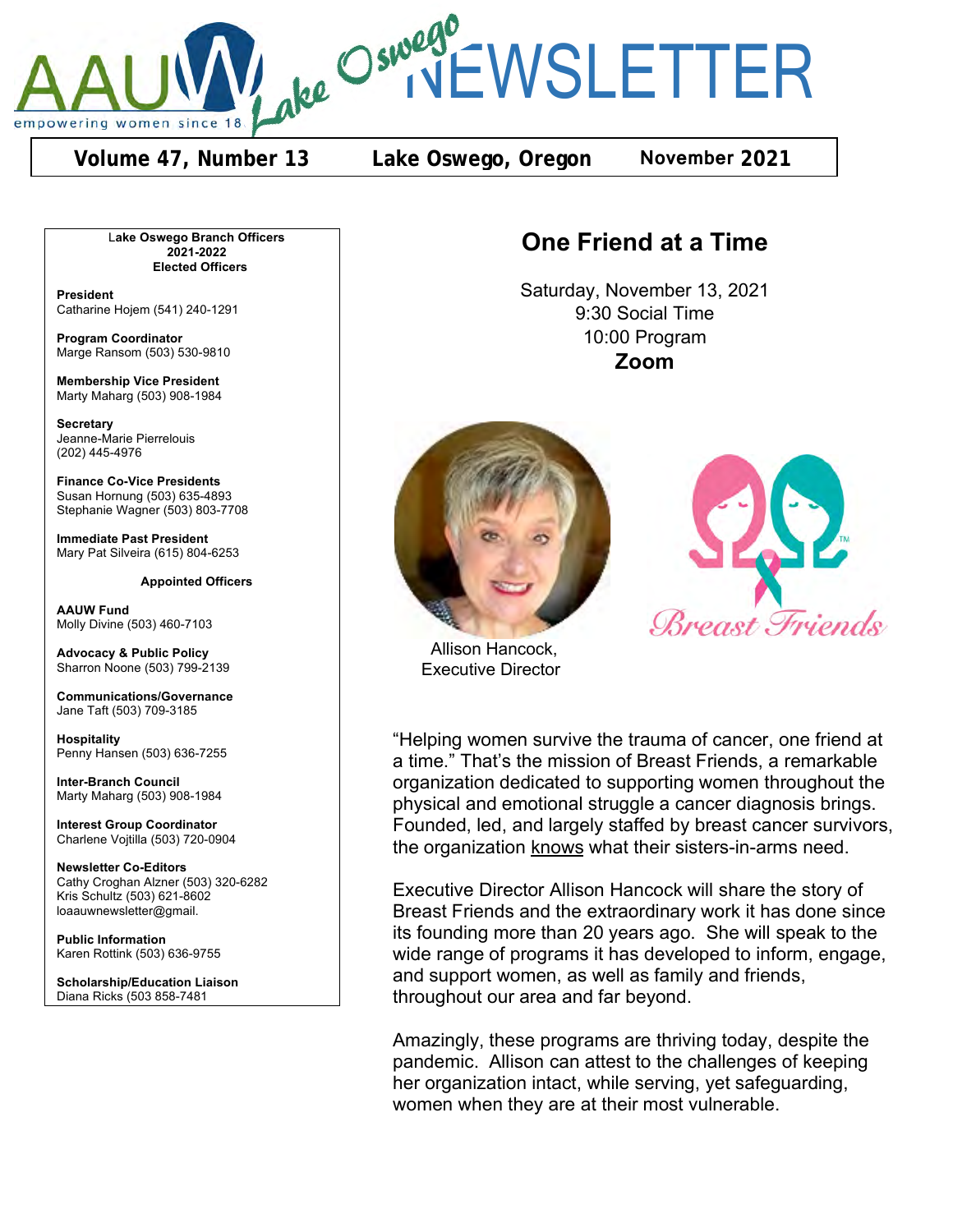#### **Connections** Catharine Hojem



Last month, the topic of "helpers" was addressed, as so many everyday folks have stepped up to help during this pandemic.

Thanks to Marge Ransom's and Tigard's Randa Blanding's efforts as program coordinators, the good news continues as we heard from three young women who have been inspiring well before Covid. Their personal narratives are as impressive as what they have chosen to do politically for Oregonians as our legislative representatives.

**Dacia Grayber (District 35)** has been a firefighter and EMT for about 20 years and saw firsthand the devastation caused by unchecked weapon use and wanted to work to correct it. She had no idea that just as she was initiating her legislative campaign the wildfires of fall 2019 would begin, requiring much of her attention. She said "I have a core value of resilience" which clearly supported her as she balanced the two challenges.

**Courtney Neron**, (**District 26)** was a high school French and Spanish instructor who decided that after the Parkland shootings she wanted to help prevent more violence from ever happening again, and so began her political activism.

**Rachel Prusak, (District 37)** is a Family Nurse Practitioner (primary care, palliative and hospice) who was on call during the program and had to respond a few times during the event but returned to the topics at hand without missing a beat. Rachel looks at all public policy through "a Public Health lens".

The following bills and issues are those which the three legislators identified as their top priorities. Some of the bills they sponsored or were involved with have not yet passed. Most did however, and those that were not successful will be presented in the future. All of them agree that women in leadership have the experiences and insights to address the core critical issues of healthcare, childcare, and safety for all.

#### **Rachel Prusak:**

**HB 2508**: Rachel and her coalition created the "Access to Telehealth" bill that passed with bi-partisan support. Before the pandemic in winter of 2020, there was significant opposition but soon after Covid began, that changed as insurance companies, hospitals, clinicians and auxiliary staff promptly became supportive.

Recently Rachel returned from Washington D.C promoting this legislation which has now become the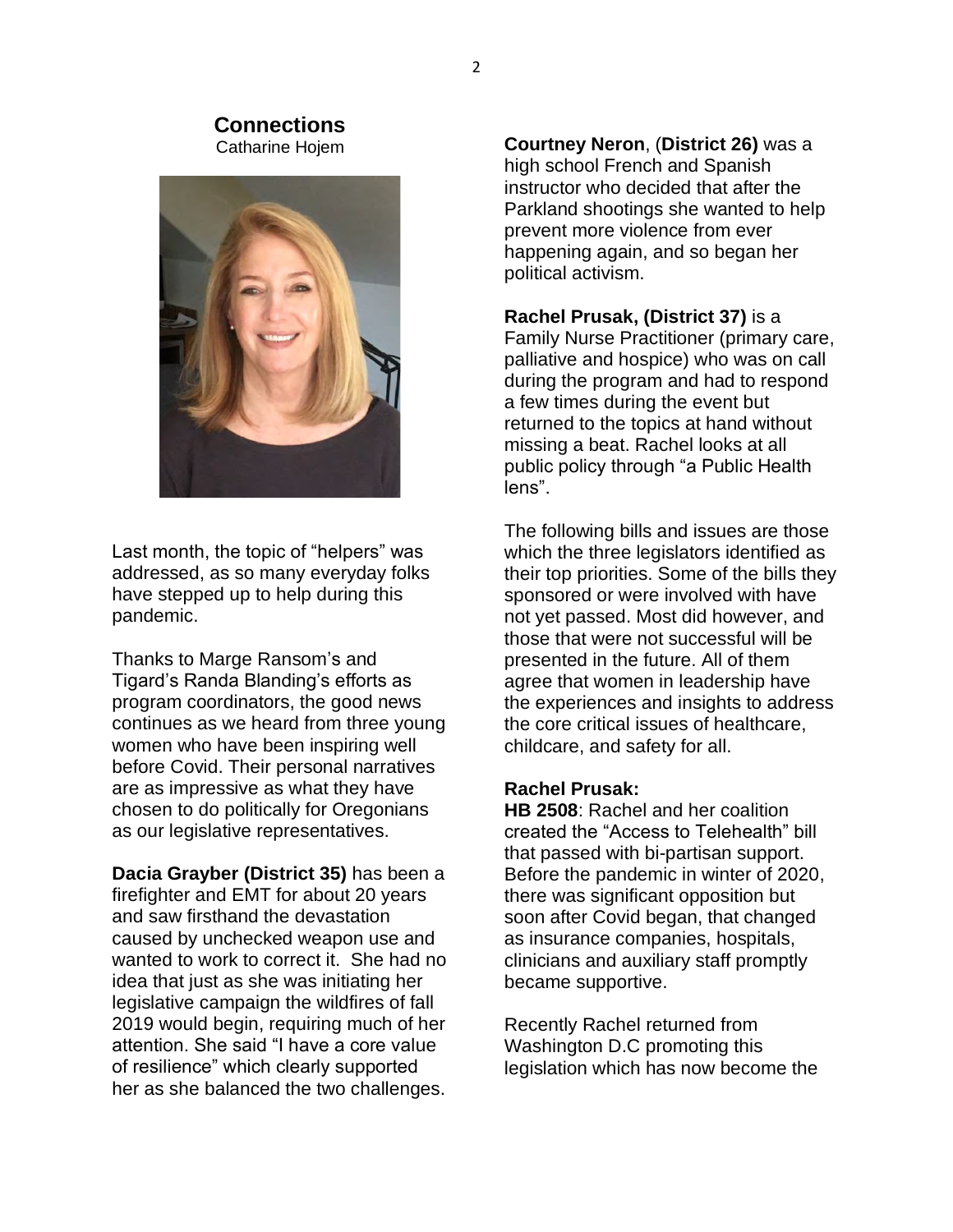model that several other states are adopting.

**HB 2510**: "Safe Storage, Safe Homes" This successful bill "requires owner or possessor of firearm to secure firearm with trigger or cable lock in locked container or in a gun room." It also requires that "if a weapon is given to a minor that it must be monitored." Having been a mental health worker on school crisis teams in rural eastern Oregon, I can only hope that this bill will be a game changer. Disregard for gun safety has played a role in too many preventable teen suicides.

**HB 3267:** This bill establishes a Prescription Drug Affordability Board of five members who will review prescription drug costs for the purpose of recommending action to the legislature.

The Universal Access to Care bill did not pass, but Rachel will continue to pursue legislation that eliminates barriers to health care in Oregon.

#### **Dacia Grayber:**

Dacia worked with the coalition for the "Safe Storage Safe Homes" legislation and said that her proudest moment came when she was on the floor using her twenty years' experience as an EMT to persuade others to support this bill.

**SB 762:** This bill was the result of thirteen years of work by the Governor's Wildfire Council. Although there were differences among the legislators in approach to land use, forest management and codes, the bill passed with bi-partisan support, freeing up 125 million dollars to reposition resources.

**HB 2927:** This bill, which passed, separated Emergency Management and the Fire Marshall from the military and the Oregon State Patrol. By doing so, it allows different departments to respond more "nimbly and independently." Dacia believes this is especially helpful in light of the potential Cascadia earthquake.

**HB 2513**: This successful bill requires police to be trained in airway anatomy and certified in CPR. They are required to call 911 within sixty seconds if, while restrained, an individual begins to display respiratory and/or cardiac difficulties.

Dacia worked with a coalition, which included the Tigard mayor who is also an EMT.

Working to address insurance coverage discrepancies, Dacia said that firefighters are reportedly at higher risk for particular illnesses and cancers, including those of the reproductive organs. Insurance covers those cancers only for male firefighters, not females. "If you're a female, any reproductive organ cancer below the breasts is not covered" she said. She is working to change this.

#### **Courtney Neron:**

Her core concerns involve issues related to education and environmental safety for all.

**SB225C**: This successfully amended the 2014 Oregon Task Force on School Safety bill which provided school safety, security, and emergency management. The amendment broadens the scope of covered hazards to include others such as earthquake preparedness.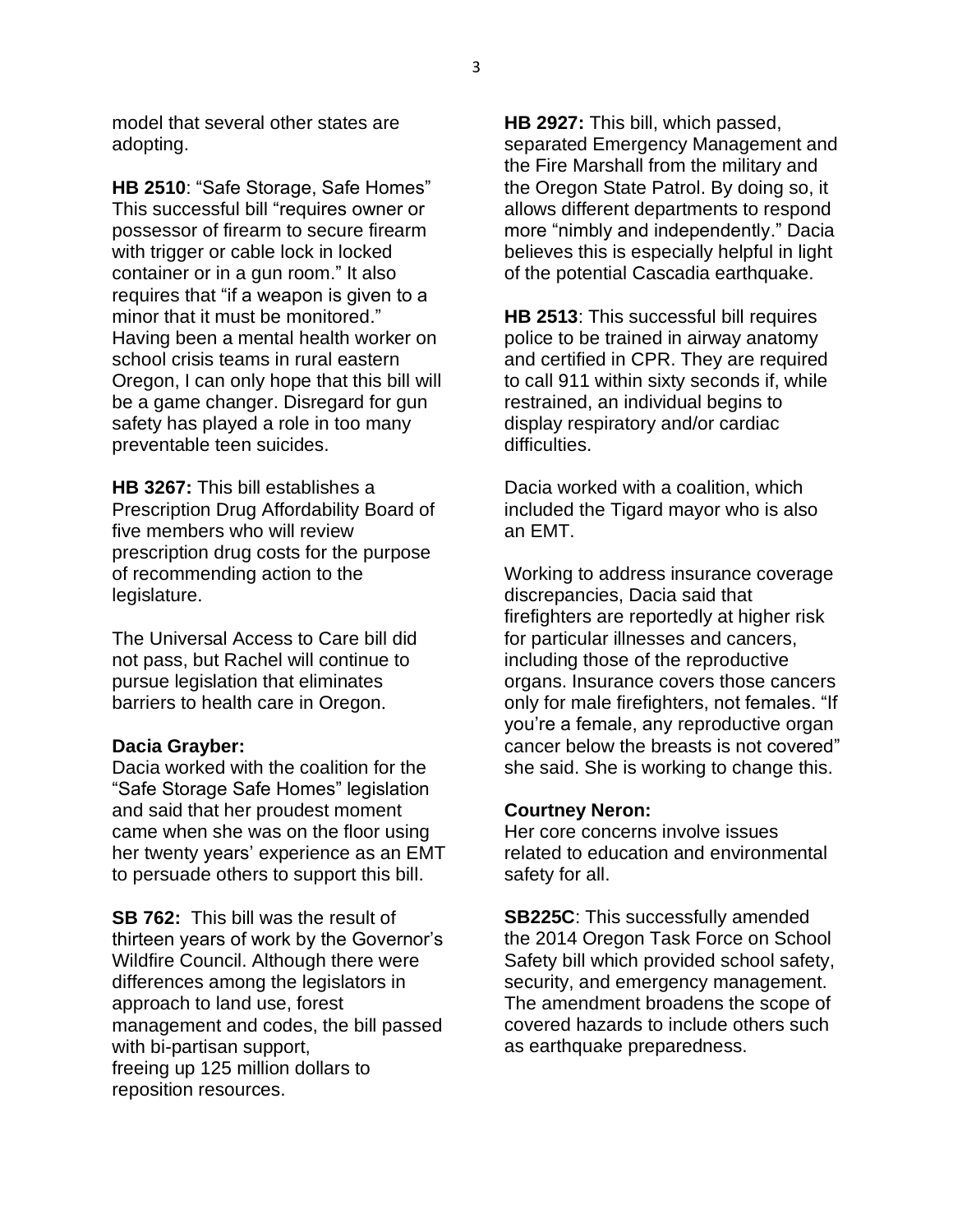**HB 2409**: Representative Neron sponsored this bill which allows Home Owners Association (HOA) members to opt out of having pesticides used on their homes or yards. It passed.

**HB 4141:** This bill, which passed, increased funding for CASA (Court Appointed Special Advocates) to all foster children negotiating the legal system.

**HB 2495**: Toxic Free Modernization Act. This requires all major children's toy manufacturers to identify toxic chemicals and phase them out in 2022. It did not pass and will be resubmitted at the next regular session.

**HB 3073**: This successful bill will change the Early Learning Division to "Department of Early Learning and Care" and will be tasked with improving the coordination of early childhood programs, along with providing immediate relief to Oregon's most vulnerable families who need childcare.

\*\*\*\*\*\*\*\*\*



### "Try to be a rainbow in someone's cloud." Maya Angelou

# **Holiday Party**

After further considering current Oregon Health Authority (OHA) guidelines, I decided that the Holiday Gala Celebration will again be held via Zoom. We all are hoping that soon we can safely and comfortably meet in person, without masks and resorting to social distancing.

### Date: **Sunday, December 12th** Time: **4:00 to 6:00pm**

Activity: Please bring something especially meaningful to share from your own personal Christmas holiday history, such as a photo, an ornament or memory, etc.

Catharine Hojem LOAAUW President

**\*\*\*\*\*\*\*\*\*\***

# **Public Policy**

#### **Redistricting in Oregon 2021** Pam Berg

Oregon was the first state in the country to pass new redistricting laws which were signed by Governor Brown on September 27, 2021. Beginning in 2022, Oregon will have a new Representative from District 6 in DC.

The main rules of redistricting are equal population, access, continuity, minority representation and keeping communities of interest together. Prior to receiving 2020 census data, the Oregon Legislature convened ten hearings to review redistricting protocol and scheduled twelve more sessions for public input following receipt of the data. Two thousand Oregonians signed up to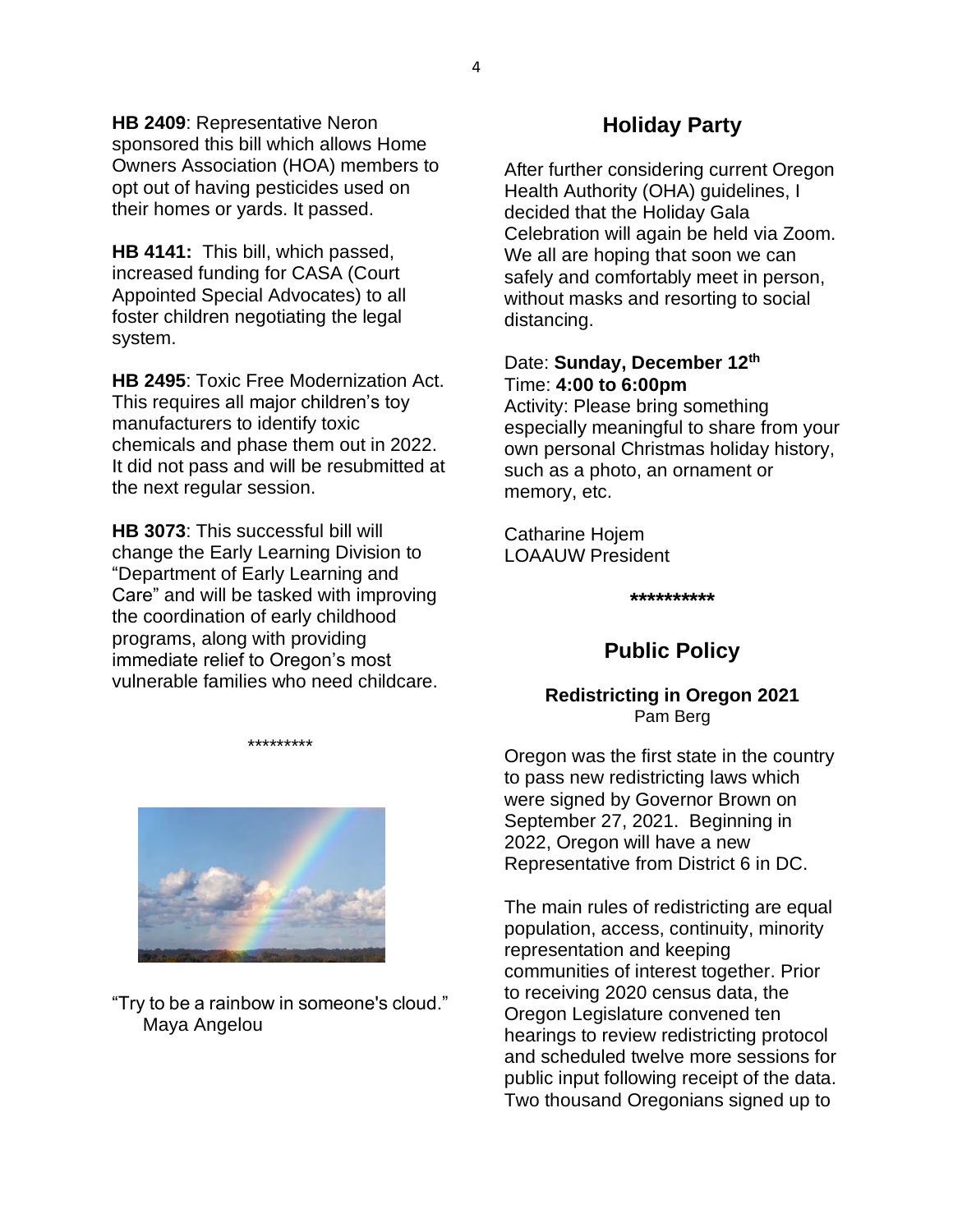testify. After hearing all testimonies, three maps were drawn, one of which passed. Despite conflicting viewpoints about the new map, Representative Andrea Salinas (Lake Oswego), Co-Chair of the House Redistricting Committee, declared that the final map is fair.

**\*\*\*\*\*\*\*\*\*\*\*\*\***

## **Advocacy** Sharron Noone



The Advocacy Committee is planning educational support projects with the Oregon Tradeswomen. We also are considering suggestions from Oregon State Representatives Prusak, Grayber and Neron. As a group they listed five nonpartisan matters that could be important in promoting the AAUW mission of equity and accessibility for women. We are investigating how the Branch could become involved in the following:

- 1. Child care
- 2. Affordability of education
- 3. Job pathways
- 4. Electing more women

5. Increased pay, respect, and recognition for care providers of the elderly

#### **AAUW Fund** Molly Divine

The AAUW Fund donation year is January 1 to December 31, so we are rapidly approaching the end of the funding year. Donations must be postmarked by December 31<sup>st</sup> to count for the year 2021.

Covid-19 certainly has impacted Branch members' ability to meet in person resulting in the inability to hold fundraising events that support both our local scholarship and the national AAUW Fund. This is very unfortunate since both projects are near and dear to Branch members.

Before the end of the program year we hope to hold one or more fundraising events, but I am here to remind you contributions can be sent either online or by mail. They will be greatly appreciated and put to good use.

AAUW provides one of, if not the largest, scholarship program for women in the world in terms of funds dispersed. Our most recent year total gifting was \$115 million in fellowships and grants! Recipients represent all fifty states, plus Washington D.C., Puerto Rico and Guam. Additionally, women in 150 countries were awarded fellowships or grants. Every dollar matters. Thank you, Lake Oswego Branch members, for your generous support year after year.

The gift giving season is rapidly approaching. Your \$25 donation can honor someone living with a Tribute or remember someone deceased with a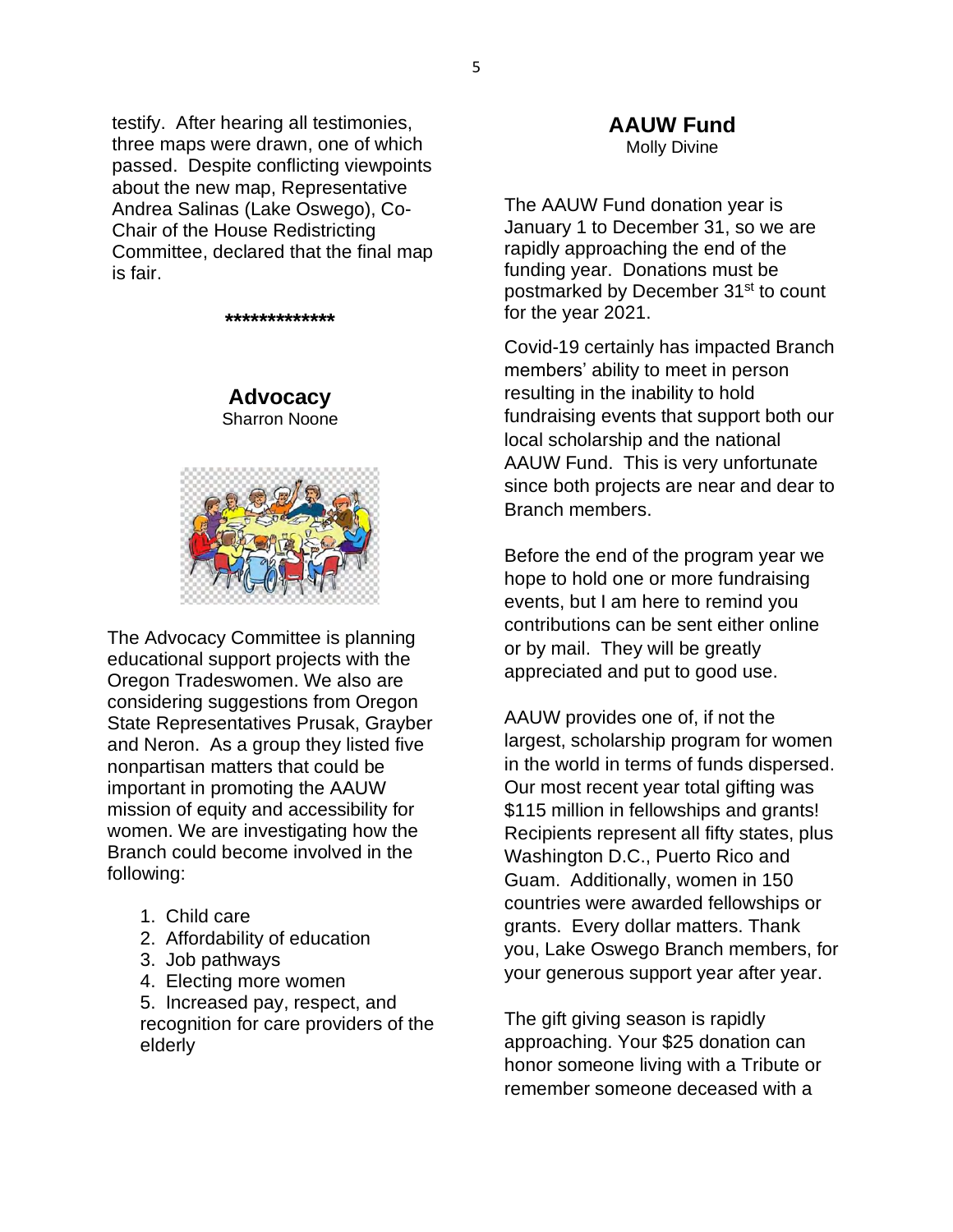Memorial. If you do that, and give a name and address, we will send a personal card to let them know of the donation. No supply chain disruption to worry about!

# **Member Profiles**

\*\*\*\*\*\*\*\*\*



**Deborah Fryer** Susan Hornung

Debby Fryer bravely moved to Oregon in September 2020 during Covid to be with her daughter and son-in-law. She is a new member of our branch but she is not new to AAUW, having been a member when she lived in New Jersey and even starting a branch there.

Born in Buffalo, New York, she moved with her family to California when she was ten. She attended school in Los Angeles culminating in her graduation from UCLA with a degree in Art Education. She then married and moved to Honolulu with her new

husband who was in the military. While living there she taught a short course in art to military personnel.

Later Debby and her husband moved to England for three years where she had the first of her four children. Returning to the U.S., she resided for more than fifty years in New Jersey. Even though busy raising her family, she became a great sailor and raced with her husband twice from Massachusetts to Bermuda and back in a small sailboat.

In her fifties Debby returned to her love of art by starting her own business of creating decorative paintings and murals in homes for interior decorators. Each year she would participate in a Show House where a large older home had each room renovated at no cost by a different decorator. The tickets to see the home then raised money for worthwhile causes.

Debby loves painting in watercolors and she has been a longtime member of the New Jersey Watercolor Society. She also enjoys reading, duplicate bridge, and traveling. She has eleven grandchildren and one great grandchild. Recently she spent a night at Timberline Lodge with one of her daughters, where unfortunately too many clouds blocked their view of the mountain, but they enjoyed seeing the lodge.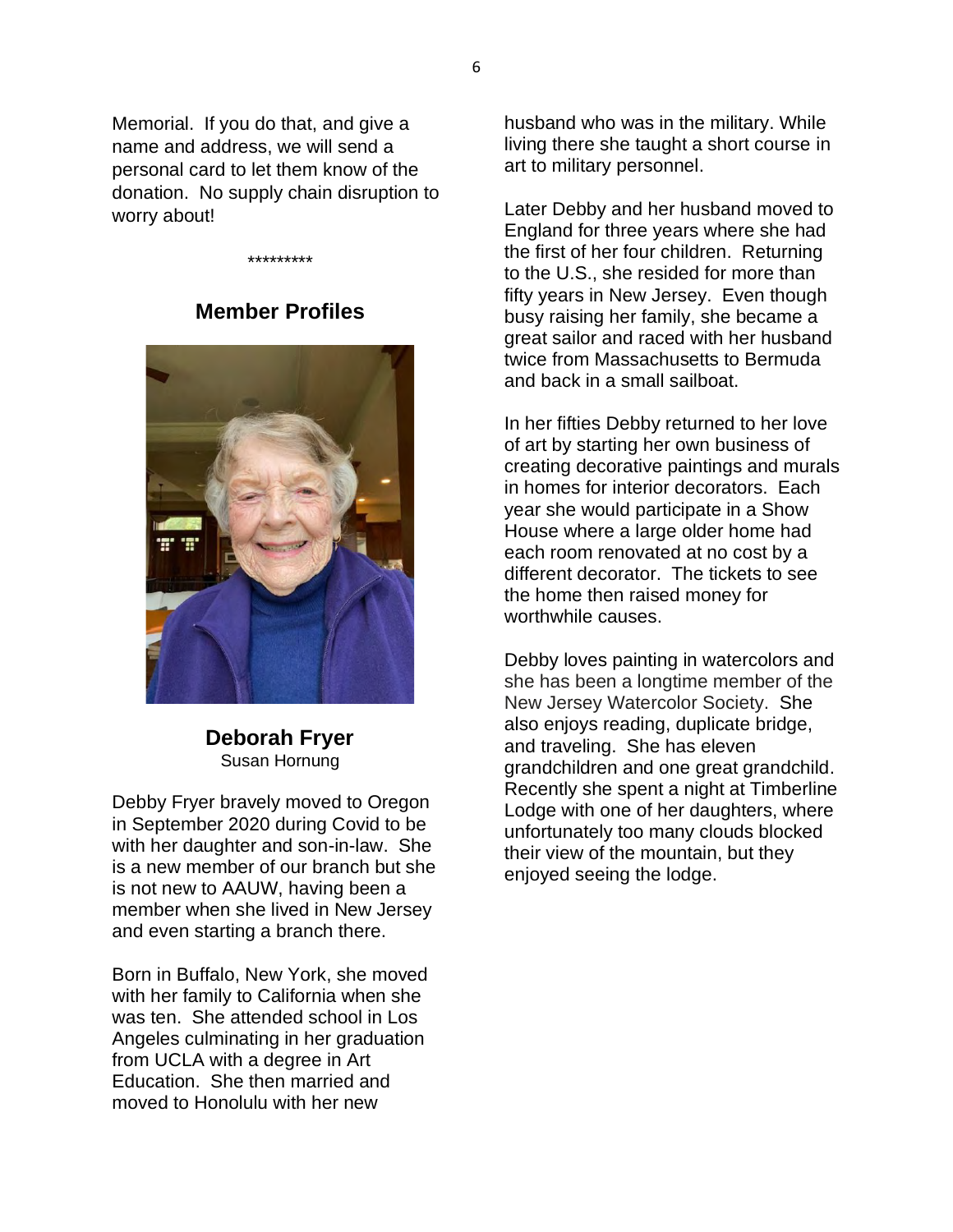

#### **2021-22 Membership Directory**

A big thank you to Jeanne-Marie for all her work on the formatting, calligraphy and printing; to Catharine for her written contributions; and to Susan Hornung for her editing.

You all should have received your directories as they were sent by USPS. However, if you have not, please contact me. If there are any new edits or corrections throughout the coming year, please contact me as well so we can update our records. 503-720-4467; martymaharg@hotmail.com

**Correction**: Molly Divine's email is **mollydivine1@gmail.com**



**\*\*\*\*\*\*\*\*\*\***

## **Solutions for old electronics\*** Kris Schultz

Two-thirds of households have an old, unwanted TV, monitor, tablet or computer stashed away. Electronics

are resource intensive to produce and contain heavy metals. It is important to manage them properly. If not, they could become monsters in the environment.

In Oregon, it's free and easy to safely recycle electronics through the Oregon E-cycles program, thus keeping harmful materials like lead and mercury out of our air, soil and water. Find a drop-off recycling facility near you with the Garbage and Recycling Day app. #MonsterInYourCloset #OREcycles

Before recycling, please consider how you can reduce and reuse first! Compared to recycling, extending the life of electronic devices has a much greater benefit to the environment, the community and often, your wallet.

For tips on how to keep your devices working longer or how to get the electronics you no longer want into the hands of those that can use them, check out on the Washington County Solid Waste and Recycling website or Facebook page.

Note: Whether you are giving your device to someone or recycling it, **erase all personal data** so you can feel secure and confident of your choice. Find data destruction tips at the Oregon E-cycles website.

*\* Washington County Solid Waste and Recycling October 2021 newsletter*

7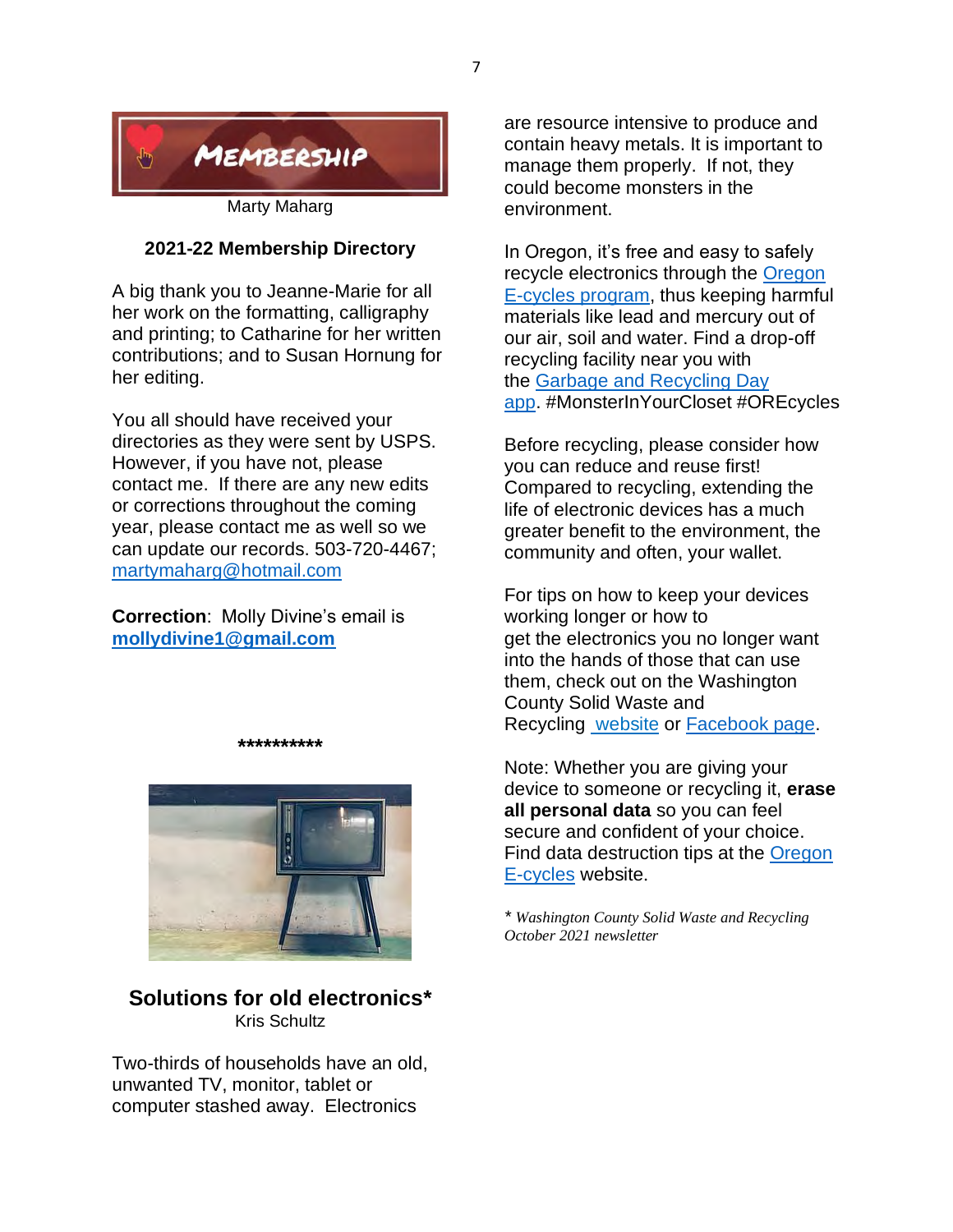

**Tuesday Books 4th Tuesday at 11:00am**

Date: November 23 Book: *Hidden Valley Road* by Robert Kolker

For more information, contact Lynda Bigler, libigler@easystreet.net

#### **Murder by the Book 2nd Wednesday at 12:00pm**

Date: November 10 Book: *The Windsor Knot* by SJ Bennett

For more information, contact Jane Taft, taft.jane@gmail.com or Stephanie Carter, secarter1@gmail.com

#### **Interpretive Books 3rd Thursday at 9:30am**

Date: November 18 Book: *The Patron Saint of Liars* by Ann **Patchett** 

For more information, contact Connie Irwin, irwinconnie44@gmail.com

#### **Thursday Evening Books 4th Thursday at 7:00pm**

Date: December 2<sup>nd</sup> No meeting in November

For more information, contact Suzanne Kaveckis, smkaveckis@icloud.com

### **Non-Fiction Books 2nd Monday at 11:00am**

Date: November 9 Book: *Susan, Linda, Nina and Cokie: The extraordinary Story of the Founding Mothers of NPR* by Lisa Napoli

For more information, contact Mary Pat Silveira, mpsilveira@usa.net

**Story Telling 3rd Monday at 3:00pm**

Date: November 15 For more information, contact Catharine Hojem, hojem2@gmail.com

#### **Public Policy & Advocacy 3rd Friday at 11:00am**

Date: November 19

For more information, contact Sharron Noone, smnrrooe@aol.com

**Lunch Bunch 3rd Tuesday at 11:30am**

The location for the November meeting of Lunch Bunch has not been finalized. Due to cooler weather and Covid restrictions, it is getting more difficult to find a suitable venue. Look for an email from Marge in early November with more details. We are also considering alternatives for the December meeting more **i**nformation to come on that as well.

To RSVP or inquire further, contact Marge Ransom at wrandmr68@yahoo.com or Charlene Vojtilla at charjoy8@gmail.com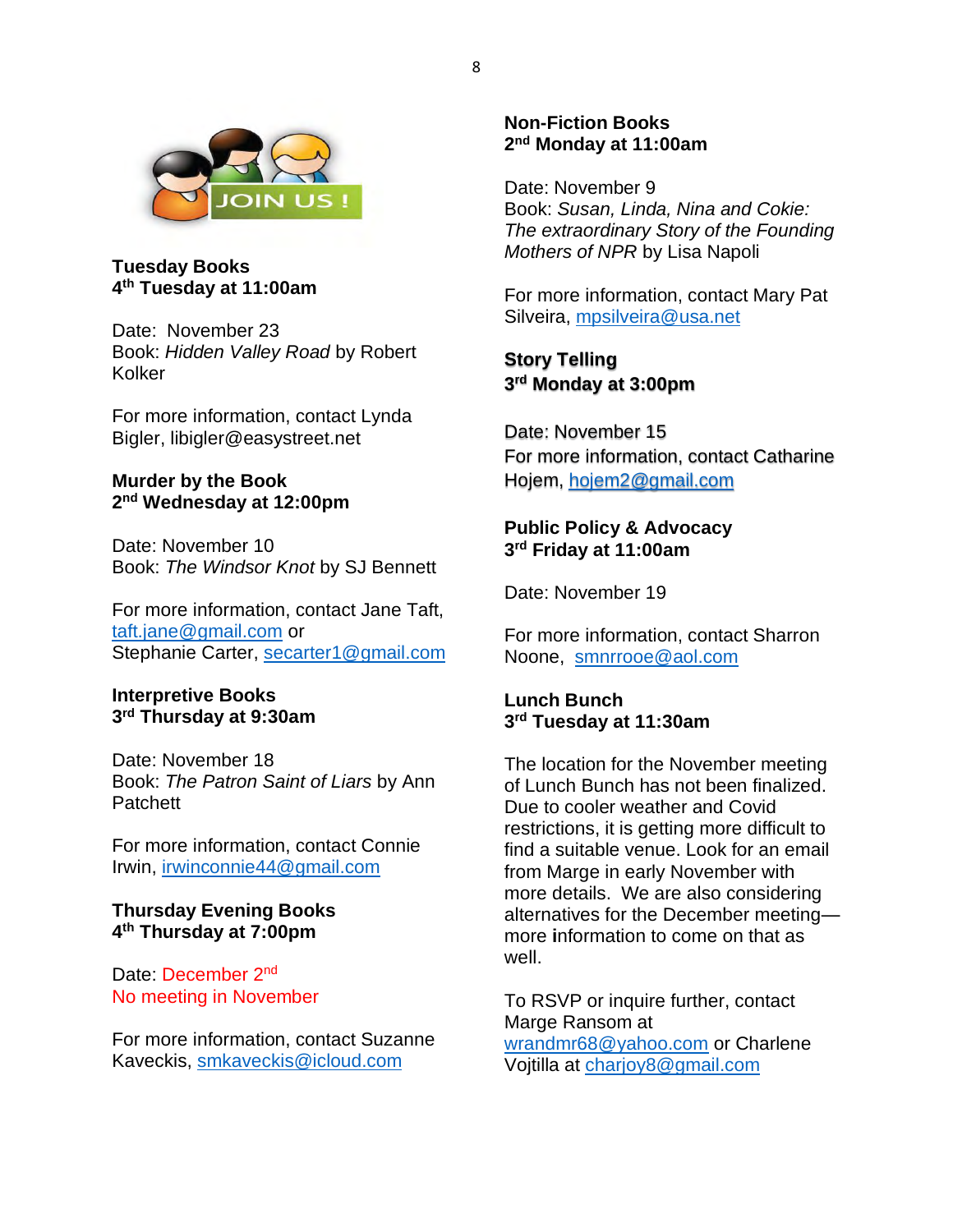# **Photo Album** Charlene Vojtilla and Penny Hansen

After nearly twenty months, the Branch Delightful Dining group met together in October at Charlene Vojtilla's home. Twelve members dined quite elegantly on a delightful Scandinavian themed dinner that Molly Devine and Charlene designed. Following the dinner, diners were treated to a tour of Dennis Vojtilla's bonsai nursery.







 Standing: Susan Hornung, Ken Hornung Stephanie Carter Seated: Gary Baker, Jane Taft



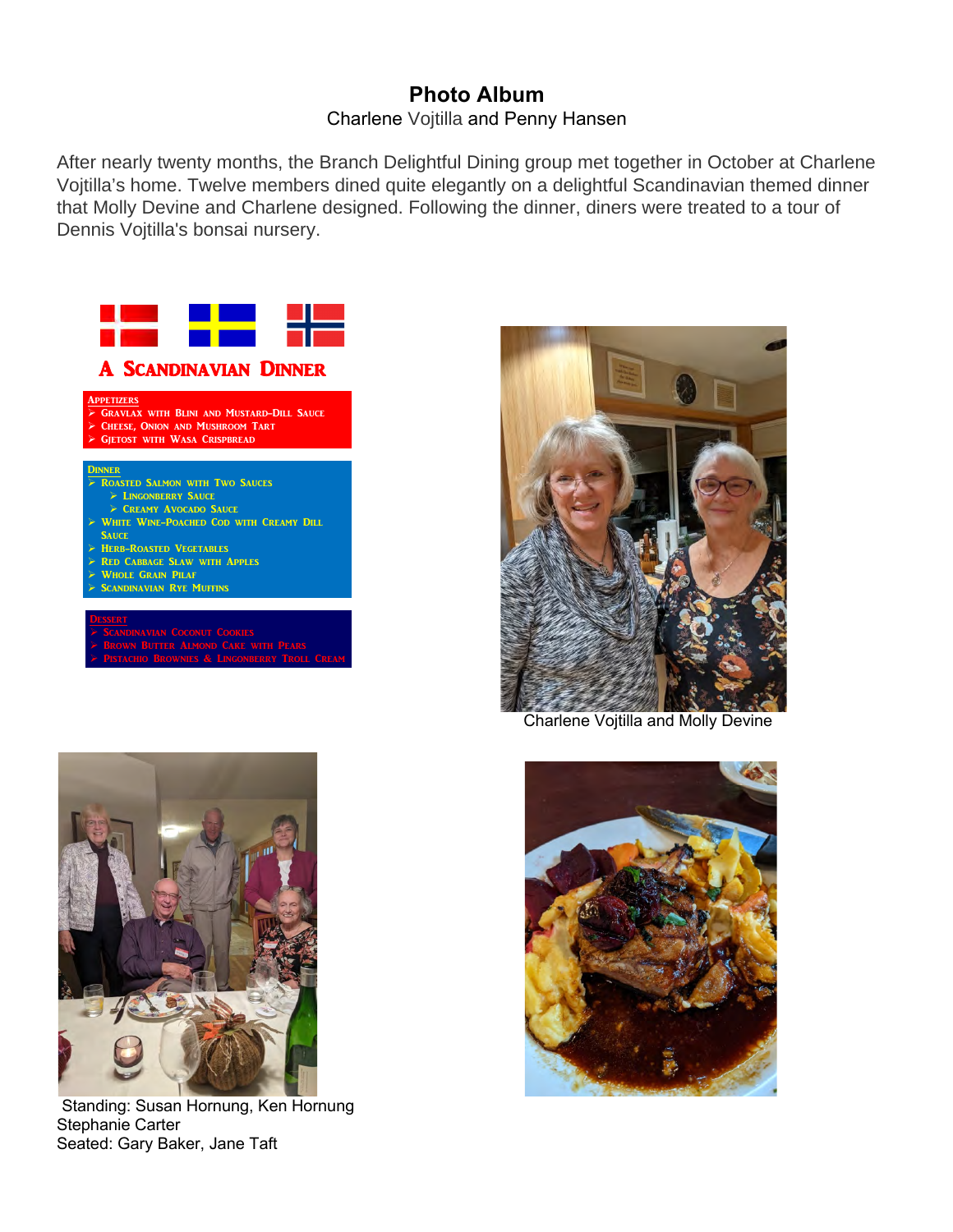| <b>November 2021</b> |                                                   |                                                  |                                    |                                                        |                                    |                                                    |  |  |  |  |
|----------------------|---------------------------------------------------|--------------------------------------------------|------------------------------------|--------------------------------------------------------|------------------------------------|----------------------------------------------------|--|--|--|--|
| <b>Sunday</b>        | <b>Monday</b>                                     | <b>Tuesday</b>                                   | Wednesday                          | <b>Thursday</b>                                        | <b>Friday</b>                      | <b>Saturday</b>                                    |  |  |  |  |
|                      | $\mathbf{1}$                                      | $\overline{2}$<br><b>Board</b><br><b>Meeting</b> | $\overline{3}$                     | $\overline{4}$                                         | $\overline{5}$                     | $6\phantom{1}6$                                    |  |  |  |  |
| $\overline{7}$       | 8<br><b>Non-Fiction</b><br><b>Books</b>           | $\overline{9}$                                   | 10<br><b>Murder by</b><br>the Book | $\overline{11}$                                        | $\overline{12}$                    | $\overline{13}$<br><b>Branch</b><br><b>Meeting</b> |  |  |  |  |
| 14                   | $\overline{15}$<br><b>Story</b><br><b>Telling</b> | $\overline{16}$<br><b>Lunch</b><br><b>Bunch</b>  | $\overline{17}$                    | $\overline{18}$<br><b>Interpretive</b><br><b>Books</b> | $\overline{19}$<br><b>Advocacy</b> | $\overline{20}$                                    |  |  |  |  |
| 21                   | 22                                                | 23<br><b>Tuesday</b><br><b>Books</b>             | 24                                 | 25<br>Hap<br>Thanksgiving                              | 26                                 | 27                                                 |  |  |  |  |
| 28                   | 29                                                | 30                                               |                                    |                                                        |                                    |                                                    |  |  |  |  |